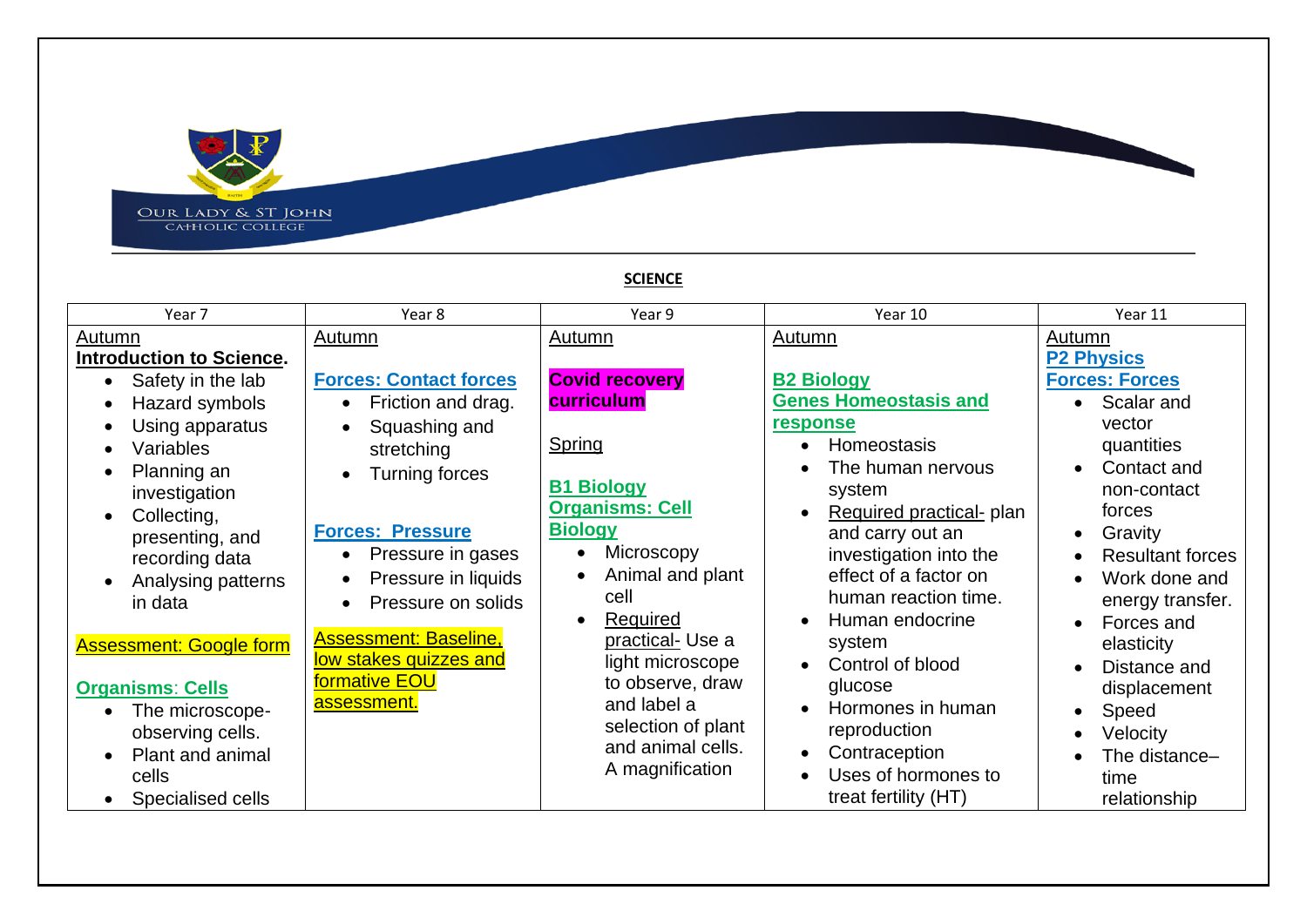| Movement of<br>$\bullet$<br>substances<br>Unicellular<br>$\bullet$<br>organisms<br><b>Organisms: Movement</b><br>Levels of<br>$\bullet$<br>organisation<br>Body systems<br>$\bullet$<br>The skeleton<br>$\bullet$<br><b>Movement: Joints</b><br>Movement:<br>$\bullet$<br><b>Muscles</b><br><b>Assessment: Baseline,</b><br>low stakes quizzes and<br>formative EOU<br>assessment.<br>Autumn 2<br><b>Matter: Particles</b><br>The particle<br>$\bullet$<br>models.<br>States of matter<br>Melting and<br>$\bullet$<br>freezing<br><b>Boiling</b><br>$\bullet$<br>More changes of<br>$\bullet$<br>state<br><b>Diffusion</b><br>Gas pressure<br>٠ | <b>Matter: Elements</b><br>Elements<br>$\bullet$<br>Atoms<br>Compounds<br>$\bullet$<br><b>Chemical formulae</b><br>Polymers<br>$\bullet$<br><b>Matter: Periodic table.</b><br>The periodic table<br>$\bullet$<br>The elements of<br>$\bullet$<br>Group<br>The elements of<br>$\bullet$<br>Group 7<br>The elements of<br>$\bullet$<br>Group 0<br><b>Assessment: Baseline,</b><br>low stakes quizzes and<br>formative EOU<br>assessment.<br><b>Cumulative assessment</b> | scale must be<br>included.<br>Specialised cells<br>Mitosis and the<br>cell cycle<br>Stem cells<br>$\bullet$<br>Movement of<br>substances-<br>diffusion,<br>osmosis, and<br>active transport.<br>Required<br>practical-<br>investigate the<br>effect of a range<br>of concentrations<br>of salt or sugar<br>solutions on the<br>mass of plant<br>tissue.<br><b>Assessment: Baseline,</b><br>low stakes quizzes and<br>formative EOU<br>assessment. | Feedback systems (HT)<br>$\bullet$<br><b>Assessment: Baseline, low</b><br>stakes quizzes and formative<br><b>EOU assessment.</b><br><b>Genes: B2 Biology</b><br>Inheritance, variation, and<br>evolution<br>Sexual and asexual<br>reproduction<br><b>Meiosis</b><br>$\bullet$<br>DNA and the genome<br>Genetic inheritance<br>Genetic disorders<br>Sex determination<br>Variation<br>Evolution<br>Selective breeding<br>Genetic engineering<br>Evolution<br><b>Fossils</b><br>Extinction<br>Resistant bacteria<br>Classification<br>$\bullet$<br><b>Assessment: Baseline, low</b><br>stakes quizzes and formative<br><b>EOU</b> assessment. | Acceleration<br>$\bullet$<br>Newton's laws<br>of motion<br>Required<br>practical-<br>investigate the<br>effect of varying<br>the force on the<br>acceleration of<br>an object of<br>constant mass,<br>and the effect of<br>varying the<br>mass of an<br>object on the<br>acceleration<br>produced by a<br>constant force.<br>Stopping<br>distance<br>Momentum<br>(HT)<br><b>Assessment: Baseline,</b><br>low stakes quizzes<br>and formative EOU<br>assessment. |
|-------------------------------------------------------------------------------------------------------------------------------------------------------------------------------------------------------------------------------------------------------------------------------------------------------------------------------------------------------------------------------------------------------------------------------------------------------------------------------------------------------------------------------------------------------------------------------------------------------------------------------------------------|------------------------------------------------------------------------------------------------------------------------------------------------------------------------------------------------------------------------------------------------------------------------------------------------------------------------------------------------------------------------------------------------------------------------------------------------------------------------|---------------------------------------------------------------------------------------------------------------------------------------------------------------------------------------------------------------------------------------------------------------------------------------------------------------------------------------------------------------------------------------------------------------------------------------------------|---------------------------------------------------------------------------------------------------------------------------------------------------------------------------------------------------------------------------------------------------------------------------------------------------------------------------------------------------------------------------------------------------------------------------------------------------------------------------------------------------------------------------------------------------------------------------------------------------------------------------------------------|-----------------------------------------------------------------------------------------------------------------------------------------------------------------------------------------------------------------------------------------------------------------------------------------------------------------------------------------------------------------------------------------------------------------------------------------------------------------|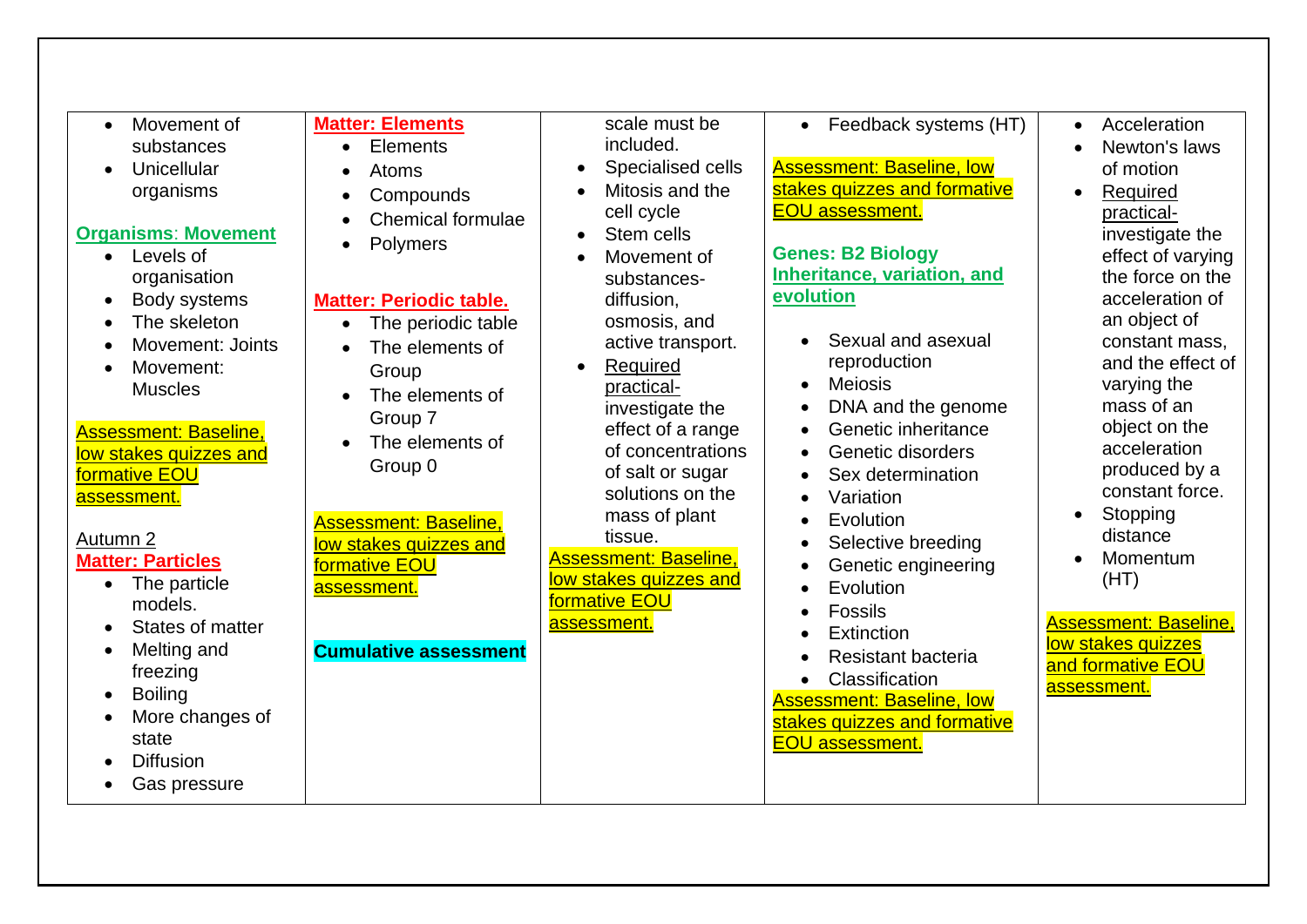| <b>Matter: Separating</b>      | Spring 1                         | <b>B1 Biology</b>            | <b>B2 Biology</b>                       | <b>P2 Physics</b>           |
|--------------------------------|----------------------------------|------------------------------|-----------------------------------------|-----------------------------|
| mixtures                       | <b>Organisms- Breathing</b>      | <b>Organisms:</b>            | <b>Ecosystems: Ecology</b>              | <b>Waves: Waves</b>         |
| <b>Mixtures</b><br>$\bullet$   | Food tests - starch<br>$\bullet$ | <b>Organisation</b>          | Abiotic and biotic<br>$\bullet$         | Transverse and<br>$\bullet$ |
| Solutions                      | and sugar                        | Cells, tissues,<br>$\bullet$ | factors                                 | longitudinal                |
| Solubility                     | Food tests - fats and            | and organs                   | Adaptations                             | waves                       |
| <b>Filtrations</b>             | protein                          | The human                    | Levels of organisms-                    | Properties of               |
| Evaporation and                | Unhealthy diet<br>$\bullet$      | digestive system             | sampling techniques                     | waves                       |
| distillation                   |                                  | Required                     | (quadrats and                           | Required                    |
| Chromatography<br>$\bullet$    | <b>Organisms- Digestion</b>      | practical-Food               | transects)                              | practical- make             |
|                                | The digestive system             | groups:                      | <b>Required practical-</b><br>$\bullet$ | observations to             |
| <b>Assessment: Baseline,</b>   | The role of the small            | Benedict's test for          | measure the population                  | identify the                |
| low stakes quizzes and         | intestine (H)                    | sugars; iodine               | size of a common                        | suitability of              |
| formative EOU                  | The model gut                    | test for starch;             | species in a habitat.                   | apparatus to                |
| <b>assessment.</b>             | (practical)                      | and Biuret                   | Use sampling                            | measure the                 |
|                                | Digestive enzymes                | reagent for                  | techniques to                           | frequency,                  |
| <b>Cumulative assessment</b>   |                                  | protein.                     | investigate the effect of               | wavelength,                 |
|                                |                                  | Enzymes (recap)              | a factor on the                         | and speed of                |
| Spring                         | <b>Assessment: Baseline,</b>     | Enzymes of the               | distribution of this                    | waves in a                  |
|                                | low stakes quizzes and           | digestive system             | species.                                | ripple tank and             |
| <b>Genes: Variation</b>        | formative EOU                    | Required                     | Carbon cycle                            | waves in a solid            |
| Variation-genetic<br>$\bullet$ | assessment.                      | practical-                   | Water cycle                             | and take                    |
| and environmental              |                                  | investigate the              | <b>Biodiversity</b>                     | appropriate                 |
| Continuous and                 | Spring                           | effect of pH on              | Waste management                        | measurements.               |
| discontinuous                  |                                  | the rate of                  | Land use                                | Types of                    |
| Adapting to change             |                                  | reaction of                  | Deforestation                           | electromagnetic             |
|                                |                                  | amylase.                     | Maintaining biodiversity                | waves                       |
|                                |                                  | Components of                |                                         | Uses and                    |
|                                |                                  | the blood                    | <b>Assessment: Baseline, low</b>        | applications of             |
|                                |                                  | The heart                    | stakes guizzes and formative            | electromagnetic             |
|                                |                                  | structure and                | <b>EOU assessment.</b>                  | waves.                      |
|                                |                                  | function                     |                                         | Reflection and              |
|                                |                                  |                              |                                         | refraction (HT)             |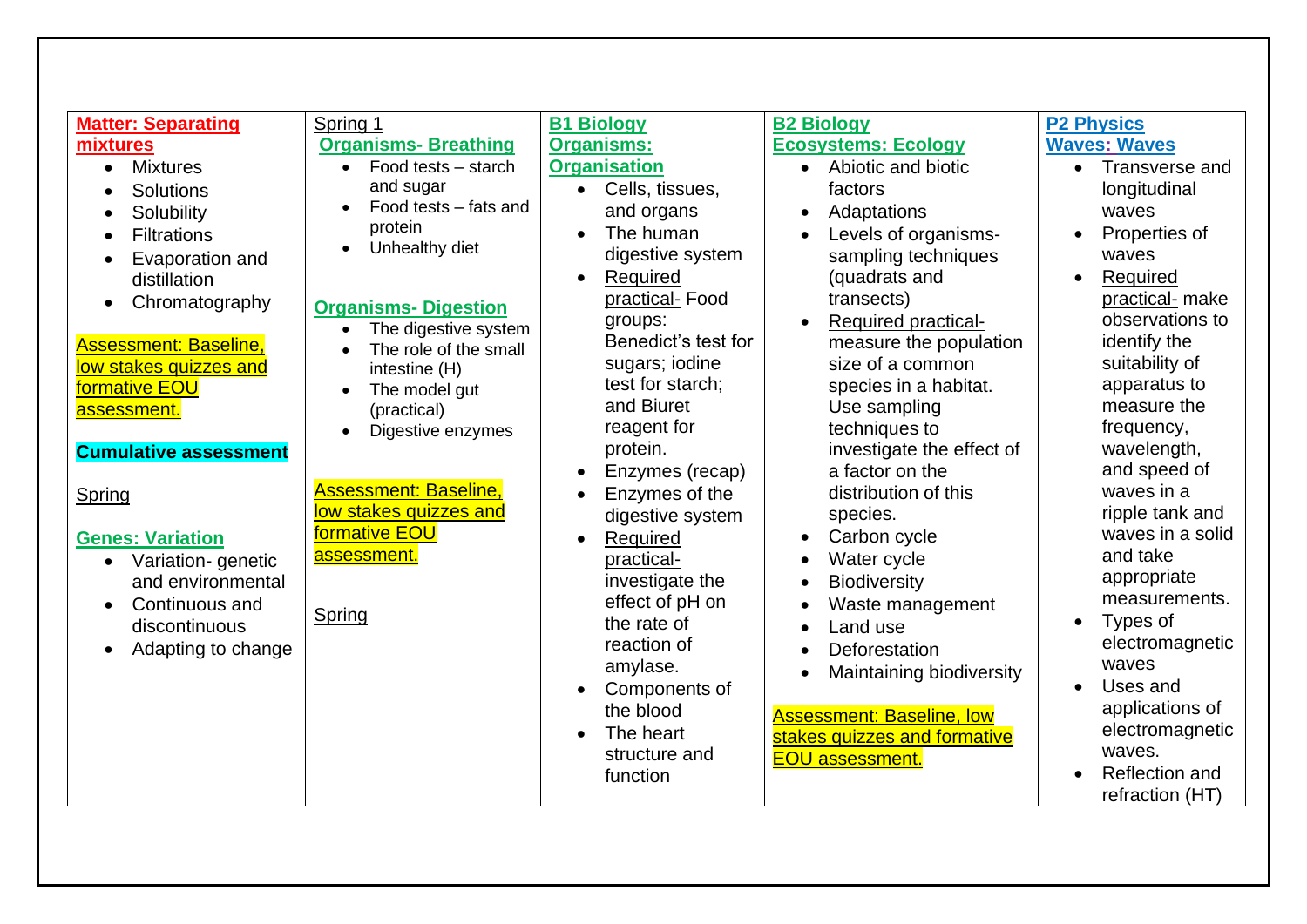| <b>Genes: Human</b>              | Ecosystems-                        | The circulatory<br>$\bullet$  | Spring                                  | Required<br>$\bullet$        |
|----------------------------------|------------------------------------|-------------------------------|-----------------------------------------|------------------------------|
| reproduction                     | <b>Respiration</b>                 | system                        | <b>C2 Chemistry</b>                     | practical-:                  |
| Adolescence<br>$\bullet$         |                                    | Coronary heart                | <b>Organic chemistry</b>                | investigate how              |
| Male and female                  | Aerobic respiration                | disease: a non-               | Crude oil,<br>$\bullet$                 | the amount of                |
| reproductive                     | Anaerobic                          | communicable                  | hydrocarbons, and                       | infrared                     |
| systems                          | respiration                        | disease                       | alkanes                                 | radiation                    |
| Fertilisation and                | Respiration in                     | <b>Health issues</b>          | <b>Fractional distillation</b>          | absorbed or                  |
| implantation                     | yeast                              | The effect of<br>$\bullet$    | and petrochemicals                      | radiated by a                |
| Development of the<br>$\bullet$  |                                    | lifestyle on some             | Properties of                           | surface                      |
| foetus                           | <b>Ecosystem-</b>                  | non-                          | hydrocarbons                            | depends on the               |
| The menstrual<br>$\bullet$       | <b>Photosynthesis</b>              | communicable                  | • Cracking and alkenes                  | nature of that               |
| cycle                            |                                    | diseases                      | <b>Assessment: Baseline, low</b>        | surface.                     |
| <b>Assessment: Baseline,</b>     | Photosynthesis                     | Cancer                        | stakes quizzes and formative            |                              |
| low stakes quizzes and           | Structure of the                   | Plant tissue and              | <b>EOU assessment.</b>                  | <b>Assessment: Baseline,</b> |
| formative EOU                    | leaf-looking at                    | organs                        |                                         | low stakes quizzes           |
| assessment.                      | stomata.                           |                               | <b>C2 Chemistry</b>                     | and formative EOU            |
|                                  | Limiting factors                   |                               | <b>Chemical analysis</b>                | assessment.                  |
| <b>Forces: Speed</b>             | Testing a leaf for                 | <b>Assessment: Baseline,</b>  | Pure<br>$\bullet$                       |                              |
| Introduction to<br>$\bullet$     | starch                             | low stakes quizzes and        | substances/formulations                 | <b>P2 Physics</b>            |
| forces                           | <b>Plant minerals</b><br>$\bullet$ | formative EOU                 | Chromatography                          | <b>Electromagnets:</b>       |
| <b>Balanced and</b><br>$\bullet$ |                                    | assessment.                   | <b>Required practical-</b><br>$\bullet$ | <b>Magnetism and</b>         |
| unbalanced forces                | <b>Assessment: Baseline,</b>       |                               | investigate how paper                   | <b>Electromagnetism</b>      |
| Speed<br>$\bullet$               | low stakes quizzes and             |                               | chromatography can be                   | Poles of a<br>$\bullet$      |
| Motion graphs<br>$\bullet$       | formative EOU                      | <b>B1 Biology</b>             | used to separate and                    | magnet                       |
|                                  | assessment.                        | <b>Infection and response</b> | tell the difference                     | Magnetic fields              |
| <b>Forces: Gravity</b>           |                                    |                               | between coloured                        | Electromagnets               |
| Forces at a<br>$\bullet$         | <b>Electromagnets-</b>             | Infection and<br>$\bullet$    | substances. Students                    | The motor                    |
| distance                         | <b>Magnets and magnetic</b>        | response                      | should calculate Rf                     | effect (HT)                  |
| <b>Assessment: Baseline,</b>     | fields                             | Microorganisms<br>$\bullet$   | values.                                 | Fleming's left-              |
| low stakes quizzes and           | Magnets and<br>$\bullet$           | and diseases                  | Identification of                       | hand rule (HT                |
| formative EOU                    | magnetic fields                    | caused by                     | common gases;                           | only)                        |
| assessment.                      | Electromagnets<br>$\bullet$        | pathogens.                    |                                         |                              |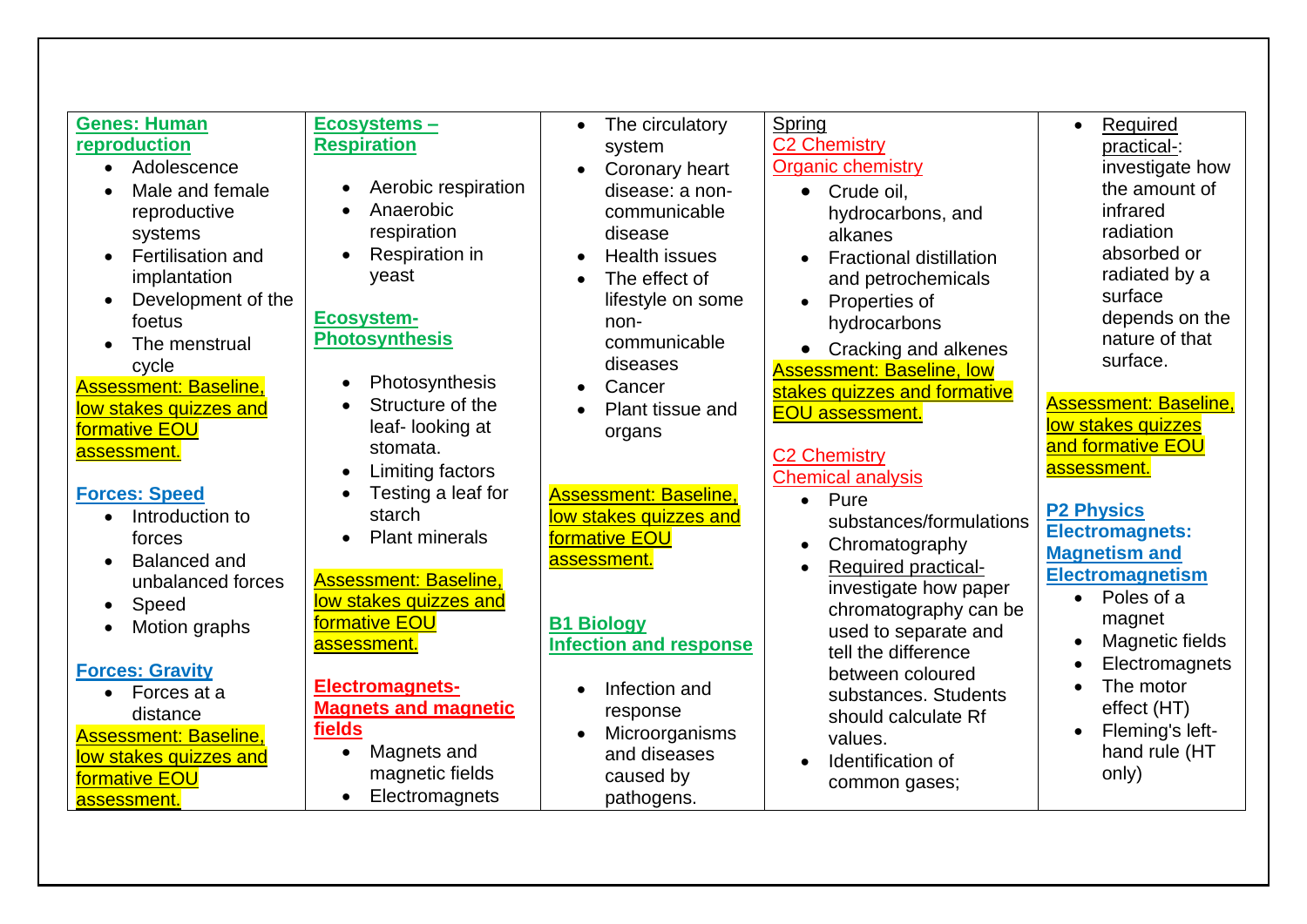| <b>Energy: Energy transfer</b><br>Food and fuels<br>$\bullet$<br>Energy resources<br>Energy and power<br><b>Energy: Energy costs</b><br>Energy adds up.<br>$\bullet$<br>Dissipation and<br>efficiency<br><b>Assessment: Baseline,</b><br>low stakes quizzes and<br>formative EOU<br>assessment.<br>Summer<br><b>Reactions: Metals and</b><br>non-metals<br><b>Elements</b><br>$\bullet$<br><b>Chemical reactions</b><br>Metals and non-<br>metals<br>Metals and acids<br>$\bullet$<br>Metals and oxygen | Uses of<br>$\bullet$<br>electromagnets.<br><b>Assessment: Baseline,</b><br>low stakes quizzes and<br>formative EOU<br>assessment.<br><b>Cumulative assessment</b><br>Summer<br><b>Genes: Evolution</b><br>Natural selection<br><b>Charles Darwin</b><br>The fossil records.<br>Extinction<br><b>Biodiversity</b><br>Preserving<br>$\bullet$<br>biodiversity<br><b>Genes: Inheritance</b><br>Inheritance<br><b>DNA</b><br>Genetic and<br>$\bullet$<br>punnet squares | The body's first<br>$\bullet$<br>line of defence<br>The role of the<br>$\bullet$<br>white blood cells<br>Immunity<br>Vaccines<br>Antibiotics and<br>painkillers<br>Discovery and<br>$\bullet$<br>development of<br>new drugs<br><b>Assessment: Baseline.</b><br>low stakes quizzes and<br>formative EOU<br>assessment.<br>Summer<br><b>B1 Biology</b><br><b>Ecosystem:</b><br><b>Bioenergetics</b><br>Photosynthesis<br>$\bullet$<br>Rate of<br>photosynthesis<br>Uses of glucose<br>$\bullet$ | chlorine, oxygen,<br>carbon dioxide and<br>hydrogen.<br><b>Assessment: Baseline, low</b><br>stakes quizzes and formative<br><b>EOU</b> assessment.<br><b>C2 Chemistry</b><br><b>Chemistry of the</b><br>atmosphere<br>The proportions of<br>different gases in the<br>atmosphere<br>The Earth's early<br>atmosphere<br>Carbon dioxide and<br>$\bullet$<br>methane as<br>greenhouse gases<br>Human activities which<br>contribute to an<br>increase in greenhouse<br>gases in the<br>atmosphere<br>Global climate change | Electric motors (HT<br>only)<br>Spring 1<br><b>Revision-</b><br>$\bullet$<br><b>GCSE</b><br><b>B1/C1/P1</b><br><b>Trilogy</b><br>Spring 2<br>Revision-<br>$\bullet$<br><b>GCSE</b><br><b>B2/ C2/P2</b><br><b>Trilogy</b><br>Summer 1<br><b>Examinations</b><br><b>GCSE Biology</b><br>$\bullet$<br>B1/B2 Trilogy<br>exam<br><b>GCSE</b><br>$\bullet$<br><b>Chemistry</b><br>C1/C2 Trilogy |
|---------------------------------------------------------------------------------------------------------------------------------------------------------------------------------------------------------------------------------------------------------------------------------------------------------------------------------------------------------------------------------------------------------------------------------------------------------------------------------------------------------|---------------------------------------------------------------------------------------------------------------------------------------------------------------------------------------------------------------------------------------------------------------------------------------------------------------------------------------------------------------------------------------------------------------------------------------------------------------------|------------------------------------------------------------------------------------------------------------------------------------------------------------------------------------------------------------------------------------------------------------------------------------------------------------------------------------------------------------------------------------------------------------------------------------------------------------------------------------------------|-------------------------------------------------------------------------------------------------------------------------------------------------------------------------------------------------------------------------------------------------------------------------------------------------------------------------------------------------------------------------------------------------------------------------------------------------------------------------------------------------------------------------|-------------------------------------------------------------------------------------------------------------------------------------------------------------------------------------------------------------------------------------------------------------------------------------------------------------------------------------------------------------------------------------------|
| Metals and water<br>Metal displacement<br><b>Reactions: Acids and</b><br>alkalis<br><b>Acids and Alkalis</b>                                                                                                                                                                                                                                                                                                                                                                                            | Genetic<br>$\bullet$<br>modification<br><b>Assessment: Baseline,</b><br>low stakes quizzes and<br>formative EOU<br>assessment.                                                                                                                                                                                                                                                                                                                                      | from<br>photosynthesis.<br>Aerobic<br>$\bullet$<br>respiration<br>Anaerobic<br>$\bullet$<br>respiration                                                                                                                                                                                                                                                                                                                                                                                        | The carbon footprint<br>and its reduction<br>Common atmospheric<br>pollutants and their<br>sources                                                                                                                                                                                                                                                                                                                                                                                                                      | exam<br><b>GCSE Physics</b><br>P1/P2 Trilogy<br>exam                                                                                                                                                                                                                                                                                                                                      |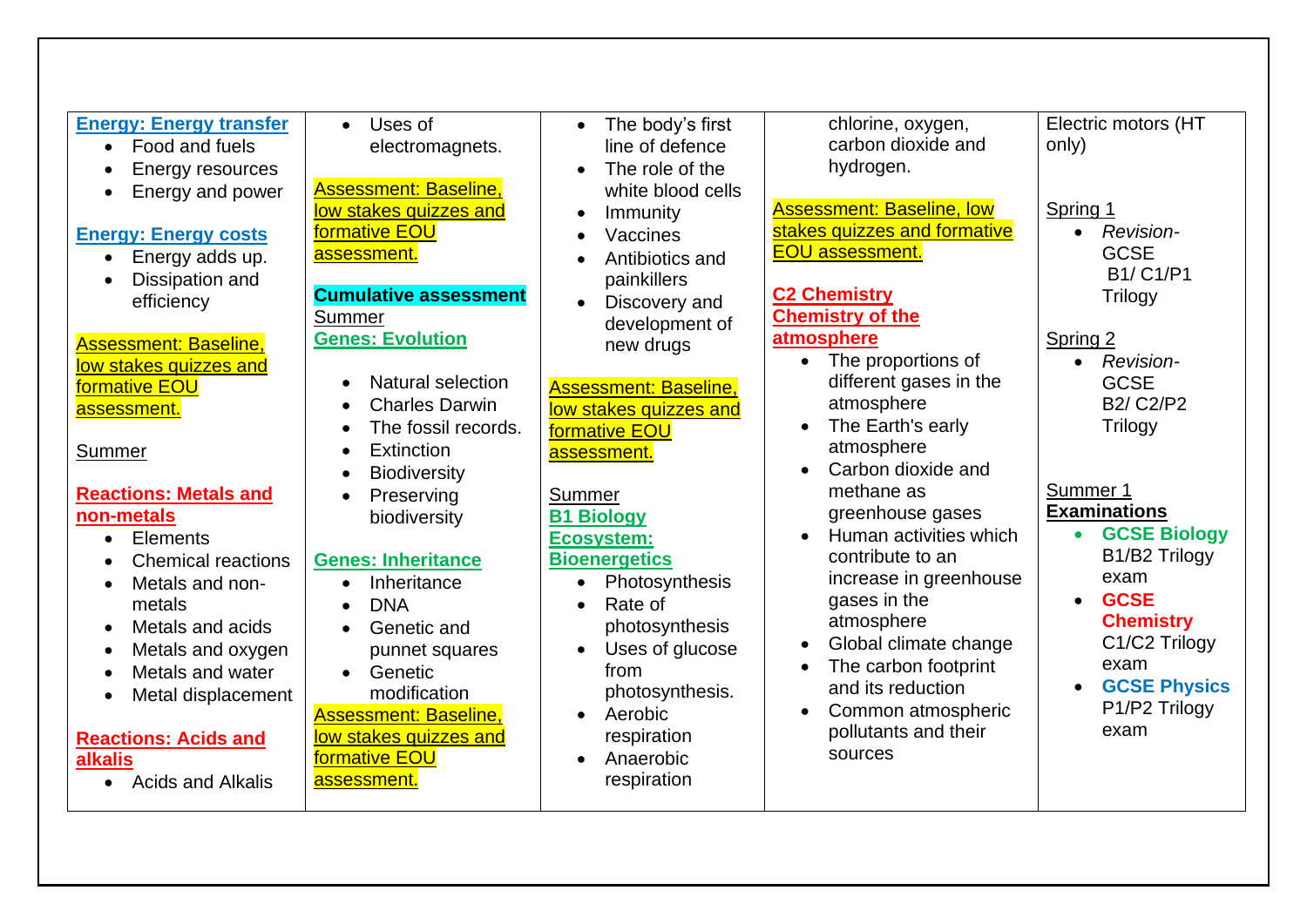| Indicators and pH<br>$\bullet$   | <b>Reactions: Types of</b>   | Response to                   | <b>Assessment: Baseline, low</b> |  |
|----------------------------------|------------------------------|-------------------------------|----------------------------------|--|
| Acid strength                    | reaction                     | exercise                      | stakes quizzes and formative     |  |
| <b>Neutralisation</b>            |                              | Metabolism                    | <b>EOU</b> assessment.           |  |
| Making salts                     | What is a chemical           |                               |                                  |  |
|                                  | reaction?                    | <b>Assessment: Baseline,</b>  | <b>C2 Chemistry</b>              |  |
| <b>Assessment: Baseline,</b>     | Recap word                   | low stakes quizzes and        | <b>Using resources</b>           |  |
| low stakes quizzes and           | equations                    | formative EOU                 |                                  |  |
| formative EOU                    | <b>Factors affecting</b>     | assessment.                   | Using the Earth's                |  |
| assessment.                      | chemical reactions.          |                               | resources and obtaining          |  |
|                                  | Combustion                   | <b>Cumulative</b>             | potable water                    |  |
|                                  | Thermal                      | assessment                    | <b>Required practical-</b>       |  |
| <b>Electromagnets:</b>           | decomposition                |                               | analysis and purification        |  |
| <b>Potential difference and</b>  | Conservation of              |                               | of water samples from            |  |
| resistance                       | mass                         | <b>Matter: C1 Chemistry</b>   | different sources,               |  |
| Circuit symbols and<br>$\bullet$ |                              | <b>Atomic structure and</b>   | including pH, dissolved          |  |
| circuit diagrams                 | <b>Reactions: Chemical</b>   | periodic table                | solids, and distillation.        |  |
| Series circuits and              | energy                       | Atoms, elements,<br>$\bullet$ | Alternative methods of           |  |
| current                          |                              | and compounds                 | extracting metals (HT            |  |
| Series circuits and              | Exothermic and               | <b>Mixtures</b>               | only)                            |  |
| potential difference             | endothermic                  | Development of                | Life cycle assessment            |  |
| Resistance                       | <b>Energy level</b>          | the atom                      | and recycling                    |  |
| Resistance of a                  | diagrams                     | Subatomic                     | Ways of reducing the             |  |
| wire $(H)$                       | Bond energies (H)            | particles and the             | use of resources                 |  |
| Parallel circuits and            |                              | atom                          |                                  |  |
| current                          |                              | Calculating                   | Summer                           |  |
| Parallel circuits and            | <b>Assessment: Baseline,</b> | protons,                      |                                  |  |
| potential difference             | low stakes quizzes and       | electrons, and                | <b>P2 Physics</b>                |  |
| <b>Static electricity</b>        | formative EOU                | neutrons                      | <b>Forces: Forces</b>            |  |
|                                  | assessment.                  | Electronic                    | Scalar and vector                |  |
| <b>Assessment: Baseline,</b>     |                              | structure                     | quantities                       |  |
| low stakes quizzes and           |                              | The periodic table            | Contact and non-                 |  |
|                                  |                              |                               | contact forces                   |  |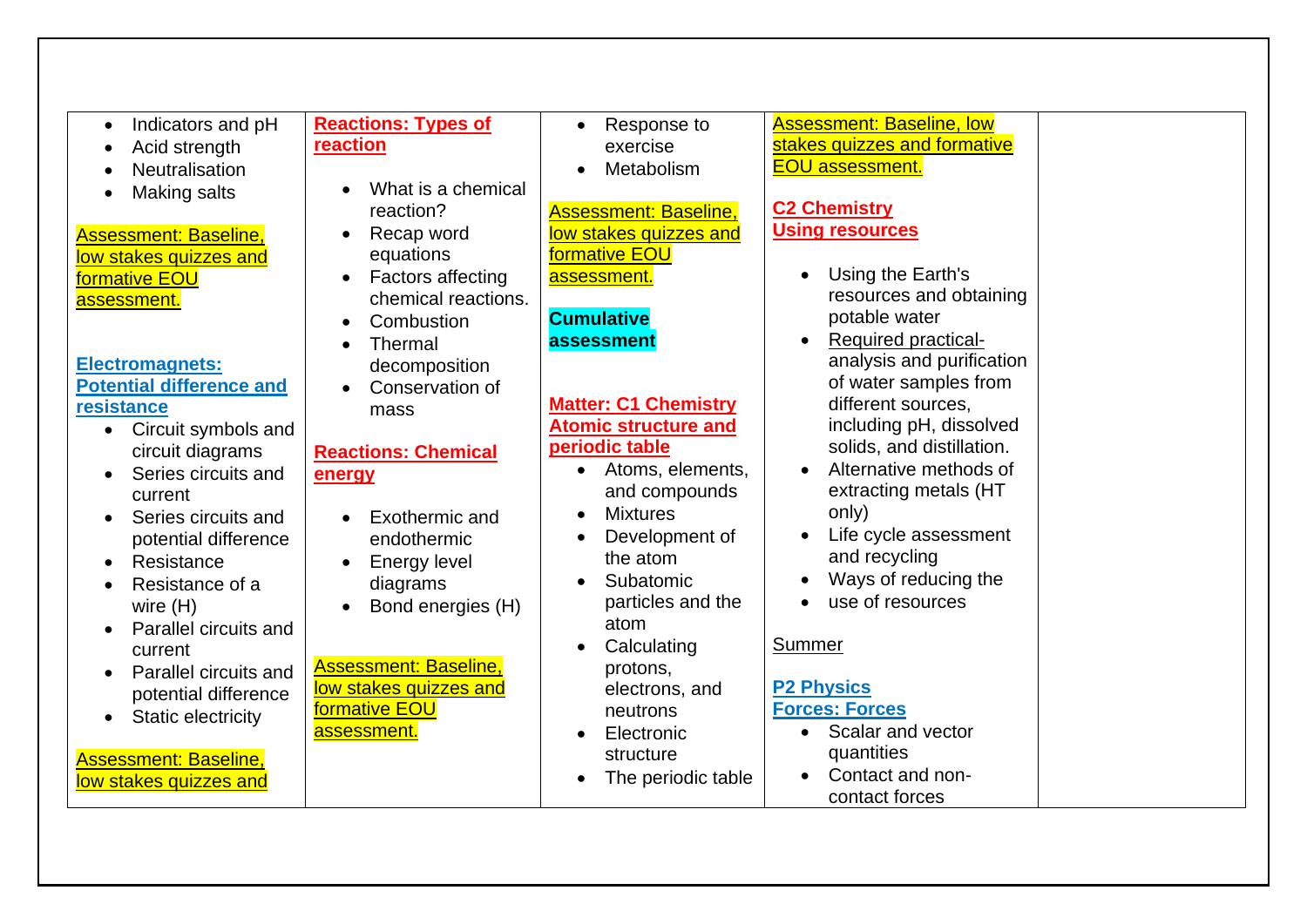| formative EOU<br>Earth - structure and<br>universe<br>assessment.<br>• The structure of the<br>Earth<br><b>Ecosystems:</b><br>The solar system<br><b>Interdependence</b><br>The Earth<br>Food chains and<br>The moon and<br>$\bullet$<br>webs<br>changing ideas.<br>Disruption to food<br><b>Assessment: Baseline,</b><br>chains and webs<br>low stakes quizzes.<br>Ecosystems<br>Competition<br><b>Ecosystems: Plant</b><br>reproduction<br>Flowers and<br>$\bullet$<br>pollination<br><b>Fertilisation and</b><br>germination<br>Seed dispersal<br><b>Assessment: Baseline,</b><br>low stakes quizzes and<br>formative EOU<br><u>assessment.</u> | Development of<br>$\bullet$<br>the periodic table<br>Metals and non-<br>metals<br>Group 1<br>properties<br>Group 7<br>properties<br>Group 0<br>properties<br><b>Assessment: Baseline,</b><br>low stakes quizzes and<br>formative EOU<br>assessment. | Gravity<br>$\bullet$<br><b>Resultant forces</b><br>Work done and energy<br>transfer.<br>Forces and elasticity<br>Distance and<br>displacement<br>Speed<br>Velocity<br>The distance-time<br>relationship<br>Acceleration<br>Newton's laws of motion<br>Required practical-<br>investigate the effect of<br>varying the force on the<br>acceleration of an<br>object of constant mass,<br>and the effect of varying<br>the mass of an object<br>on the acceleration<br>produced by a constant<br>force.<br>Stopping distance<br>Momentum (HT)<br><b>Assessment: Baseline, low</b><br>stakes quizzes and formative<br><b>EOU</b> assessment. |  |
|----------------------------------------------------------------------------------------------------------------------------------------------------------------------------------------------------------------------------------------------------------------------------------------------------------------------------------------------------------------------------------------------------------------------------------------------------------------------------------------------------------------------------------------------------------------------------------------------------------------------------------------------------|-----------------------------------------------------------------------------------------------------------------------------------------------------------------------------------------------------------------------------------------------------|-------------------------------------------------------------------------------------------------------------------------------------------------------------------------------------------------------------------------------------------------------------------------------------------------------------------------------------------------------------------------------------------------------------------------------------------------------------------------------------------------------------------------------------------------------------------------------------------------------------------------------------------|--|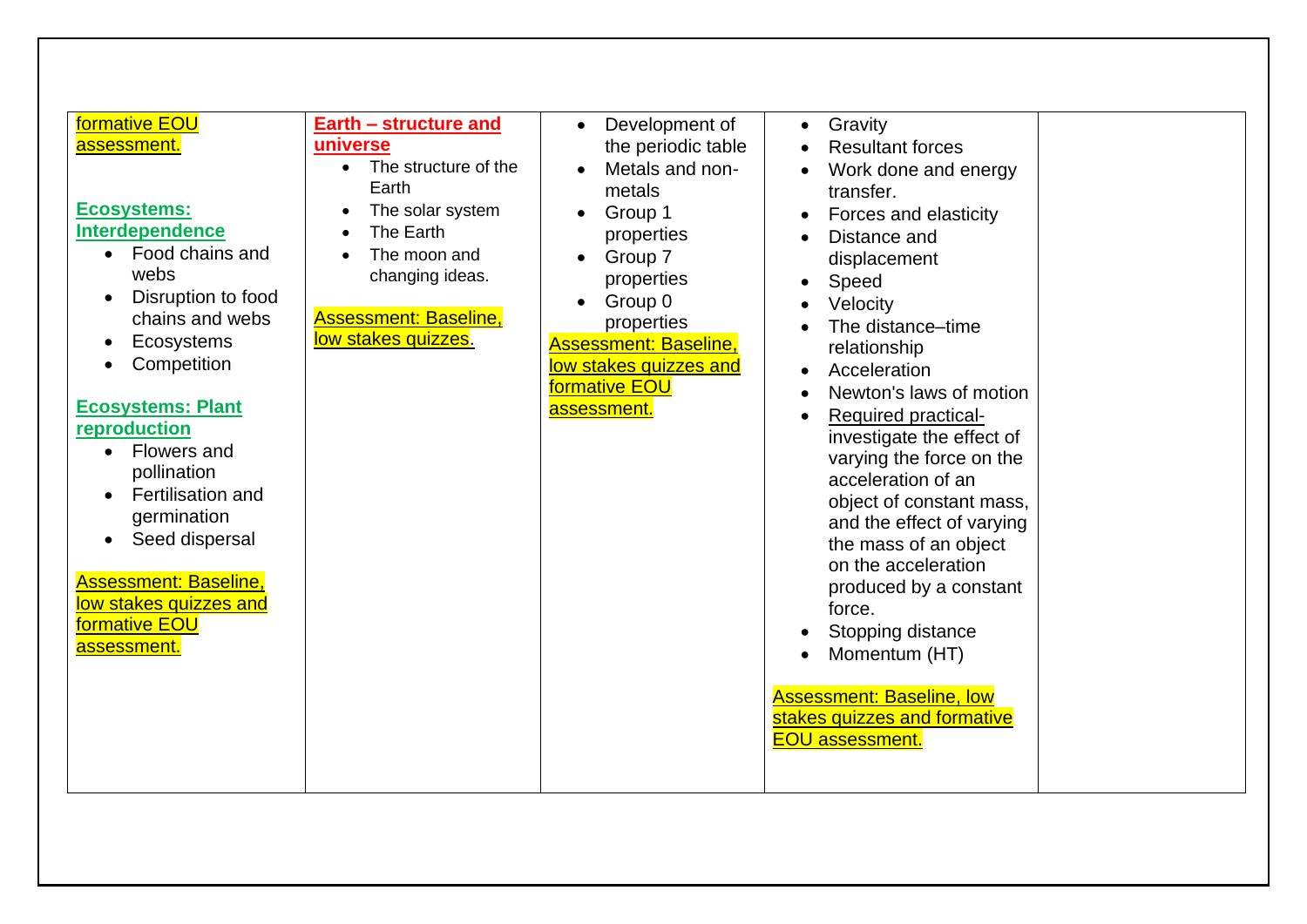| <b>P2 Physics</b><br><b>Waves: Waves</b>            |
|-----------------------------------------------------|
| • Transverse and                                    |
| longitudinal waves                                  |
| Properties of waves                                 |
| <b>Required practical-</b>                          |
| make observations to                                |
| identify the suitability of<br>apparatus to measure |
| the frequency,                                      |
| wavelength, and speed                               |
| of waves in a ripple tank                           |
| and waves in a solid                                |
| and take appropriate<br>measurements.               |
| Types of                                            |
| electromagnetic waves                               |
| Uses and applications                               |
| of electromagnetic                                  |
| waves.<br><b>Reflection and</b>                     |
| refraction (HT)                                     |
| Required practical-:                                |
| investigate how the                                 |
| amount of infrared                                  |
| radiation absorbed or<br>radiated by a surface      |
| depends on the nature                               |
| of that surface.                                    |
|                                                     |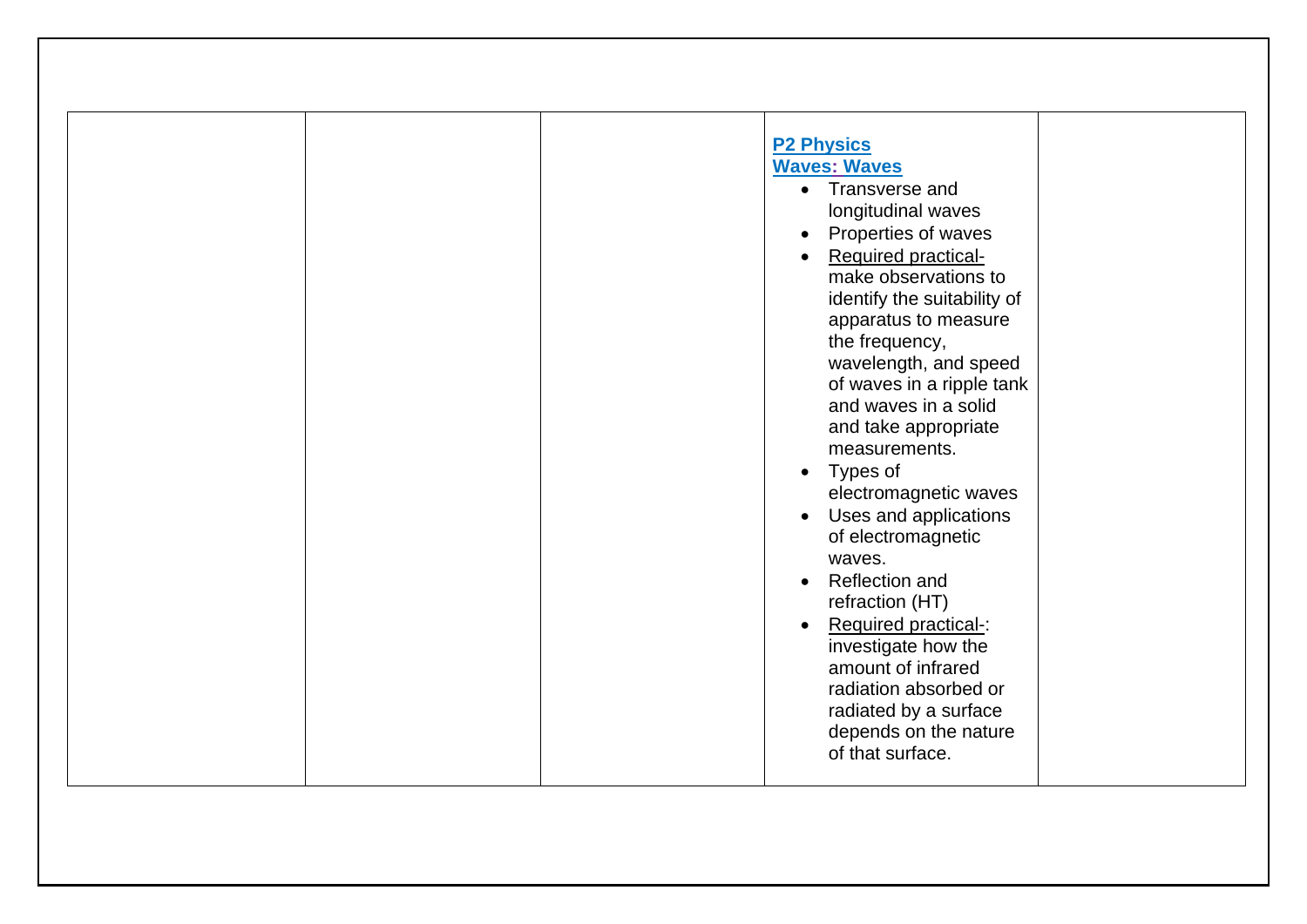| <b>Assessment: Baseline, low</b><br>stakes quizzes and formative<br><b>EOU assessment.</b>                                                                                                                                                                         |
|--------------------------------------------------------------------------------------------------------------------------------------------------------------------------------------------------------------------------------------------------------------------|
| <b>P2 Physics</b><br><b>Electromagnets: Magnetism</b><br>and Electromagnetism<br>• Poles of a magnet<br>Magnetic fields<br>$\bullet$<br>Electromagnets<br>The motor effect (HT)<br>$\bullet$<br>Fleming's left-hand rule<br>(HT only)<br>Electric motors (HT only) |
| <b>Cumulative assessment</b>                                                                                                                                                                                                                                       |
| <b>Reactions: C2 Chemistry</b><br><b>Rates of reaction</b><br>(This topic is switched due to<br>its heavy practical content and<br>being in national lockdown)                                                                                                     |
| • Calculating rates of<br>reaction<br>• Factors which affect the<br>rates of chemical<br>reactions                                                                                                                                                                 |